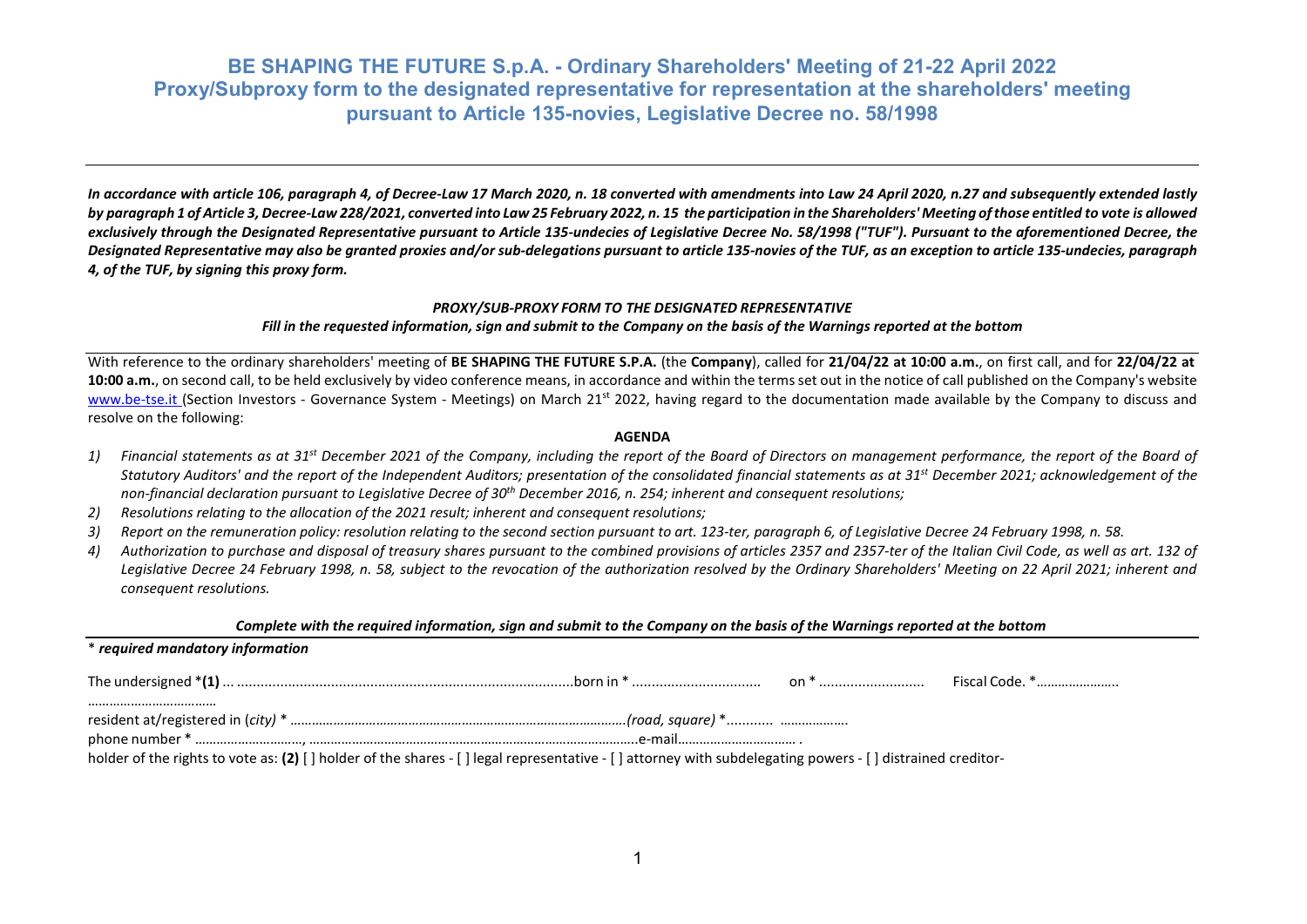-[ ]reporting agent - [ ] usufructuary - [ ] custodian - [ ] manager - [ ] other (specify)……………….………………………………………………. for n. \*...................................................ordinary shares BE SHAPING THE FUTURE.P.A. (ISIN IT0001479523)

|  | Fiscal Code |
|--|-------------|
|  |             |
|  |             |
|  |             |

## **DELEGATES/SUB DELEGATES**

**Francesca Flego,** born in Catania on 16/10/1979, C.F. FLGFNC79R56C351E, domiciled for the purposes of this proxy form in Via Privata Fratelli Gabba 3, Milan, Italy, PEC [francesca.flego@milano.pecavvocati.it](mailto:francesca.flego@milano.pecavvocati.it) (the "**Designated Representative**").

To participate and vote in the Shareholders' Meeting indicated above as per the instructions provided below (6), fully approving her actions.

In the event of unknown circumstances or in the event of modification or integration to the proposals presented to the shareholders' meeting, **Francesca Flego**, as Designated Representative, or the Substitutes, even if not being in any of the conditions of conflict of interest provided by Article 135-*decies* of TUF, do not intend to request authorisation in order to vote differently from the instructions received.

## **DECLARES**

- that the right to vote will be exercised by the delegate/subdelegate in compliance with specific voting instructions given by the undersigned delegating party; - (in the case of sub-delegation) to be in possession of the originals of the proxy forms conferred on him/her and to keep them for one year available for possible verification.

| DATE | .<br>'tvne.<br>Taent<br>ument<br>.conv<br>' to be attacl<br>.<br>. |  | <br> |
|------|--------------------------------------------------------------------|--|------|
|------|--------------------------------------------------------------------|--|------|

SIGNATURE ....................................................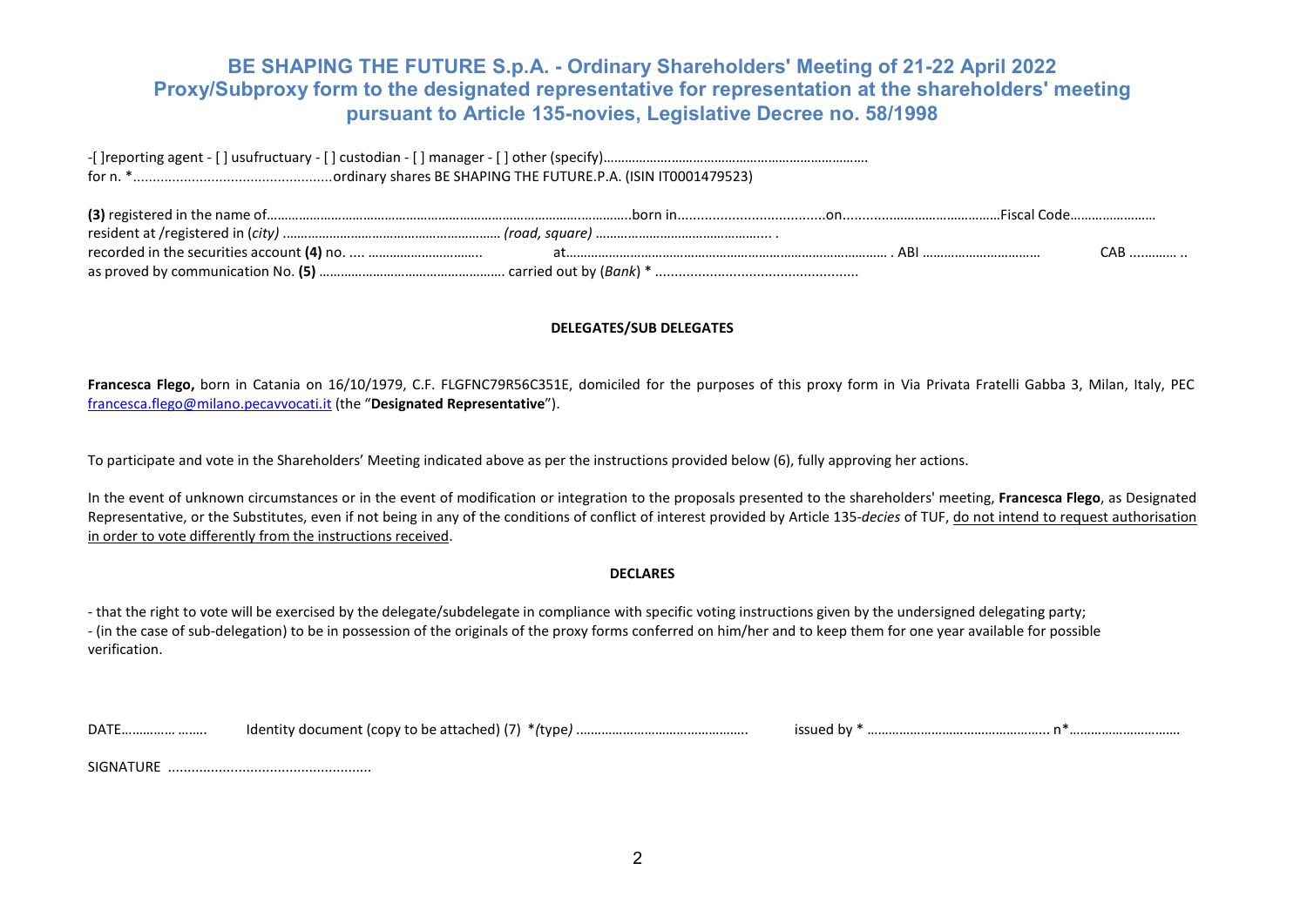## **(A) RESOLUTIONS SUBJECT TO THE VOTE (7)**

**AGENDA**

**1° point**

**Financial statements as at 31st December 2021 of the Company, including the report of the Board of Directors on management performance, the report of the Board of Statutory Auditors' and the report of the Independent Auditors; presentation of the consolidated financial statements as at 31st December 2021; acknowledgement of the** non-financial declaration pursuant to Legislative Decree of 30<sup>th</sup> December 2016, n. 254; inherent and consequent resolutions;

[ ] FAVORABLE TO THE PROPOSAL [ ] CONTRARY TO THE PROPOSAL

[ ] ABSTAINED

**2° point**

**Resolutions relating to the allocation of the 2021 result; inherent and consequent resolutions;**

[ ] IN FAVOUR OF THE DIRECTORS' PROPOSAL [ ] CONTRARY TO THE DIRECTORS' PROPOSAL [ ] ABSTAINED

## **3° point**

**Report on the remuneration policy: resolution relating to the second section pursuant to art. 123-ter, paragraph 6, of Legislative Decree 24 February 1998, n. 58.** [ ] IN FAVOUR OF THE DIRECTORS' PROPOSAL [ ] CONTRARY TO THE DIRECTORS' PROPOSAL [ ] ABSTAINED

## **4° point**

**Authorization to purchase and disposal of treasury shares pursuant to the combined provisions of articles 2357 and 2357-ter of the Italian Civil Code, as well as art. 132 of Legislative Decree 24 February 1998, n. 58, subject to the revocation of the authorization resolved by the Ordinary Shareholders' Meeting on 22 April 2021; inherent and consequent resolutions.**

[ ] IN FAVOUR OF THE DIRECTORS' PROPOSAL [ ] CONTRARY TO THE DIRECTORS' PROPOSAL [ ] ABSTAINED

## **(B) UNKNOWN CIRCUMSTANCES (8)**

In the event of circumstances unknown at the time of issue of the proxy, the undersigned, with reference to the:

## **1° point:**

**Financial statements as at 31st December 2021 of the Company, including the report of the Board of Directors on management performance, the report of the Board of Statutory Auditors' and the report of the Independent Auditors; presentation of the consolidated financial statements as at 31st December 2021; acknowledgement of the**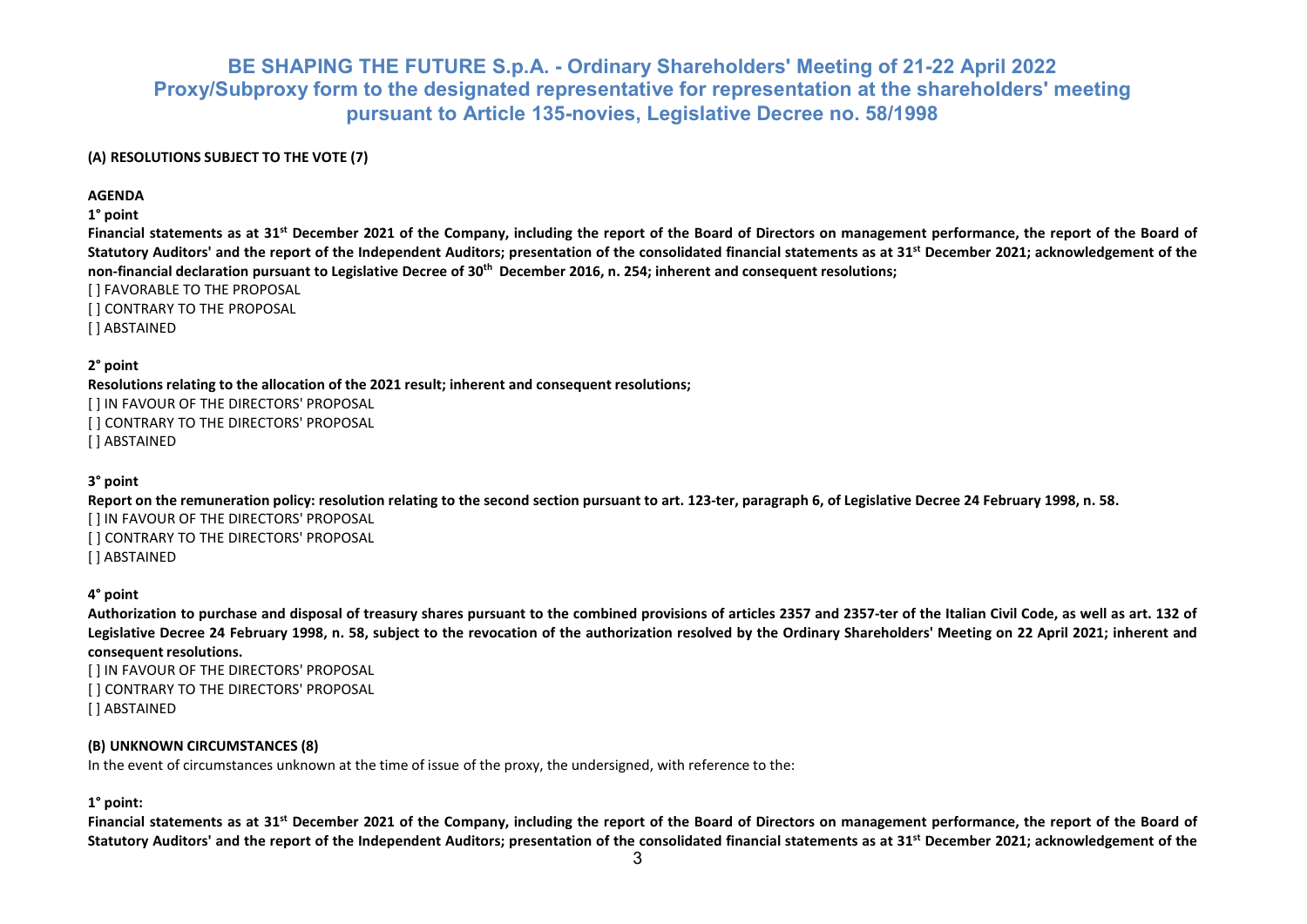non-financial declaration pursuant to Legislative Decree of 30<sup>th</sup> December 2016, n. 254; inherent and consequent resolutions;

- [ ] CONFIRM INSTRUCTIONS
- [ ] REVOCATE INSTRUCTIONS
- [ ] CHANGE THE INSTRUCTIONS: [ ] FAVORABLE [ ] CONTRARY [ ] ABSTAINED

## **2° point:**

**Resolutions relating to the allocation of the 2021 result; inherent and consequent resolutions;**

- [ ] CONFIRM INSTRUCTIONS
- [ ] REVOCATE INSTRUCTIONS
- [ ] CHANGE THE INSTRUCTIONS: [ ] FAVORABLE [ ] CONTRARY [ ] ABSTAINED

## **3° point:**

**Report on the remuneration policy: resolution relating to the second section pursuant to art. 123-ter, paragraph 6, of Legislative Decree 24 February 1998, n. 58.**

- [ ] CONFIRM INSTRUCTIONS
- [ ] REVOCATE INSTRUCTIONS
- [ ] CHANGE THE INSTRUCTIONS: [ ] FAVORABLE [ ] CONTRARY [ ] ABSTAINED

## **4° point:**

**Authorization to purchase and disposal of treasury shares pursuant to the combined provisions of articles 2357 and 2357-ter of the Italian Civil Code, as well as art. 132 of Legislative Decree 24 February 1998, n. 58, subject to the revocation of the authorization resolved by the Ordinary Shareholders' Meeting on 22 April 2021; inherent and consequent resolutions.**

- [ ] CONFIRM INSTRUCTIONS
- [ ] REVOCATE INSTRUCTIONS
- [ ] CHANGE THE INSTRUCTIONS: [ ] FAVORABLE [ ] CONTRARY [ ] ABSTAINED

## **(C) AMENDMENTS OR ADDITIONS (9)**

In the event of any votes regarding amendments or additions to the aforementioned resolutions submitted to the meeting, the undersigned authorises the Designated Representative to vote, if necessary, even in a different way compared to the instructions above, according to the following additional indications.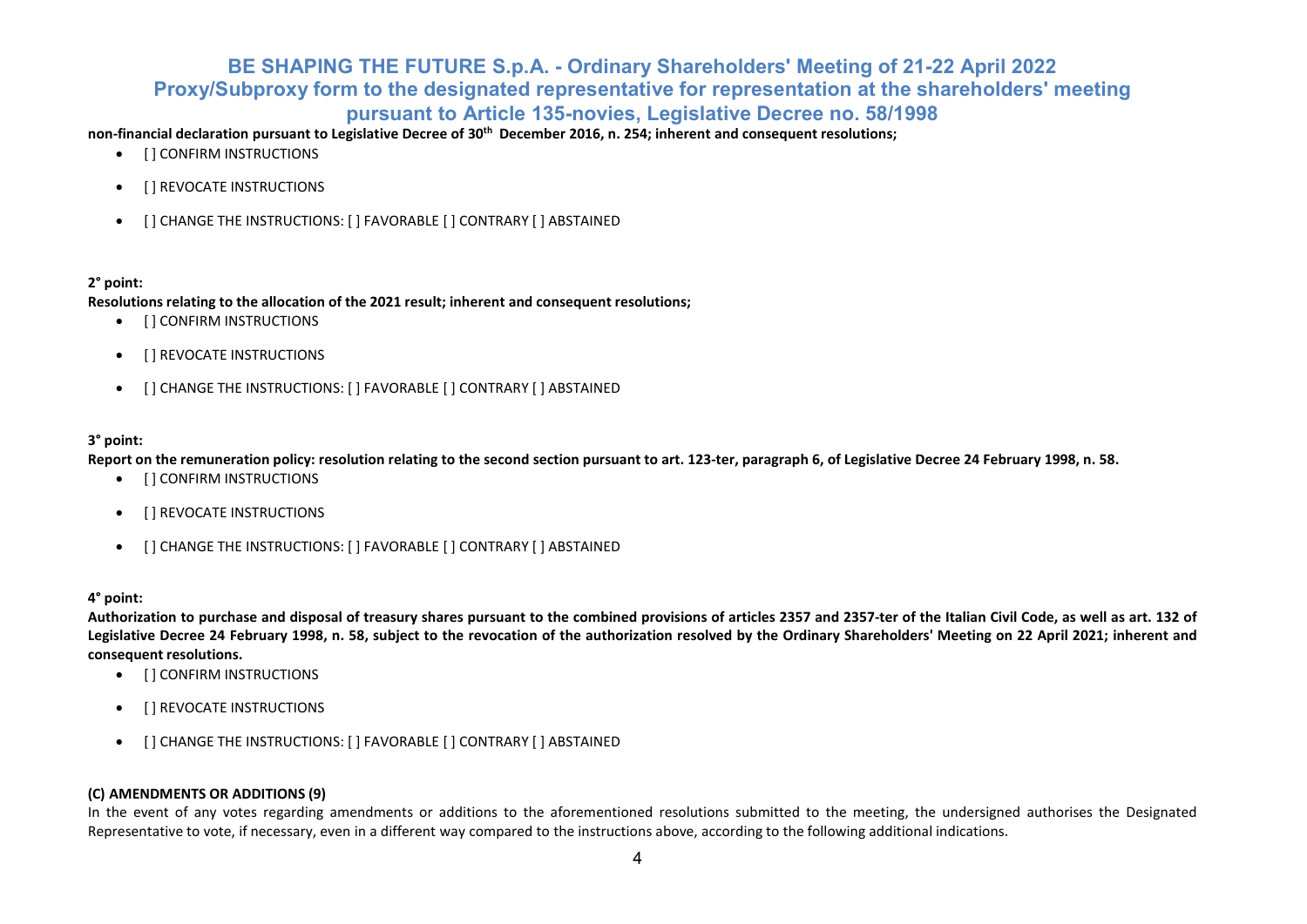## **1° point:**

- Amendment/integration proposed **by the administrative body**
	- o [ ] CONFIRM INSTRUCTIONS
	- o [ ] REVOCATE INSTRUCTIONS
	- o [ ] CHANGE THE INSTRUCTIONS: [ ] FAVORABLE [ ] CONTRARY [ ] ABSTAINED
- Amendment/integration proposed by the **majority** shareholder
	- o [ ] CONFIRM INSTRUCTIONS
	- o [ ] REVOCATE INSTRUCTIONS
	- o [ ] CHANGE THE INSTRUCTIONS: [ ] FAVORABLE [ ] CONTRARY [ ] ABSTAINED
- Amendment/supplementation proposed by the **minority** shareholder
	- o [ ] CONFIRM INSTRUCTIONS
	- o [ ] REVOCATE INSTRUCTIONS
	- o [ ] CHANGE THE INSTRUCTIONS: [ ] FAVORABLE [ ] CONTRARY [ ] ABSTAINED

## **2° point:**

- Modification/addition proposed **by the administrative body**
	- o [ ] CONFIRM INSTRUCTIONS
	- o [ ] REVOCATE INSTRUCTIONS
	- o [ ] CHANGE THE INSTRUCTIONS: [ ] FAVORABLE [ ] CONTRARY [ ] ABSTAINED
- Amendment/integration proposed by the **majority** shareholder
	- o [ ] CONFIRM INSTRUCTIONS
	- o [ ] REVOCATE INSTRUCTIONS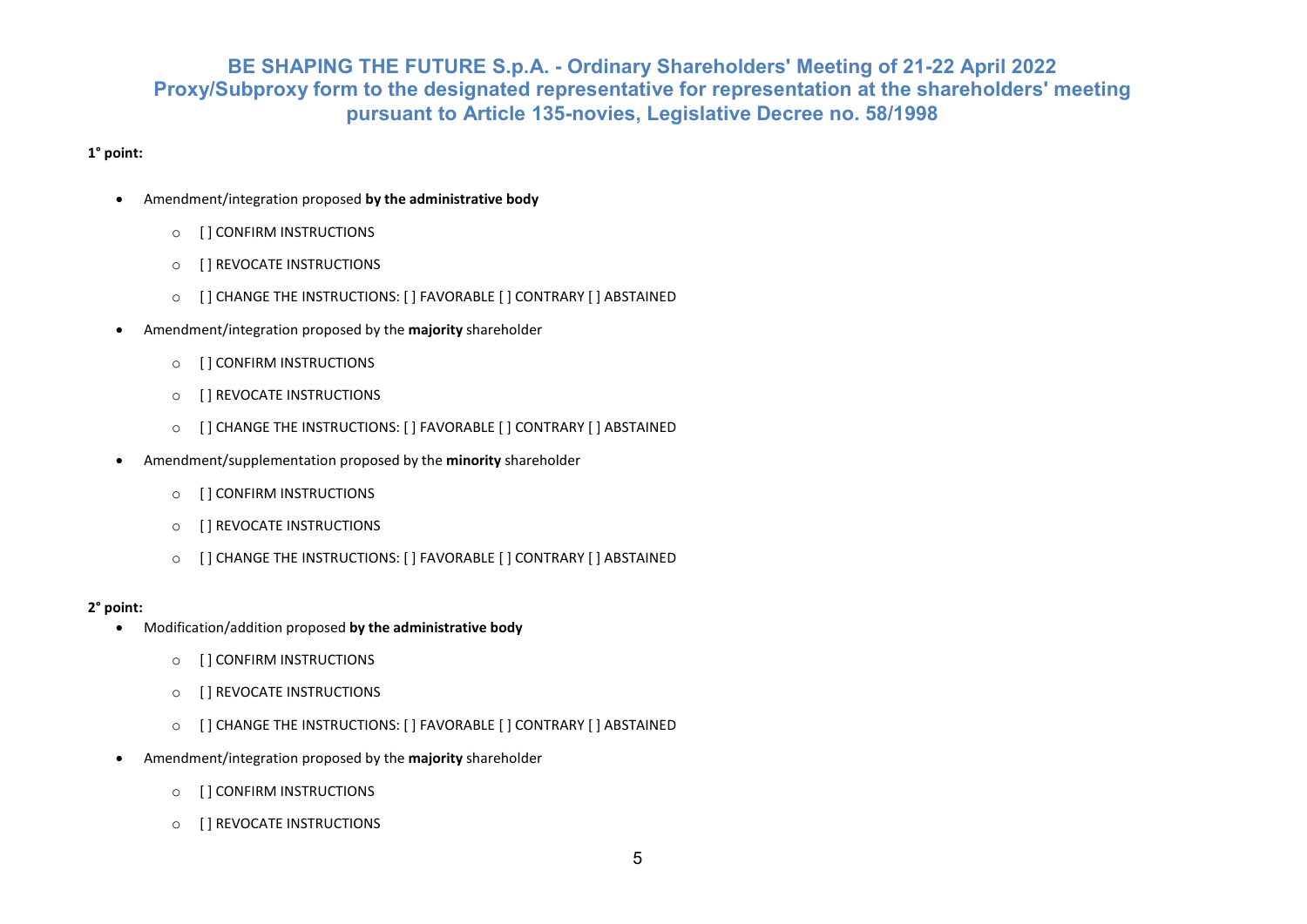- o [ ] CHANGE THE INSTRUCTIONS: [ ] FAVORABLE [ ] CONTRARY [ ] ABSTAINED
- Amendment/supplementation proposed by the **minority** shareholder
	- o [ ] CONFIRM INSTRUCTIONS
	- o [ ] REVOCATE INSTRUCTIONS
	- o [ ] CHANGE THE INSTRUCTIONS: [ ] FAVORABLE [ ] CONTRARY [ ] ABSTAINED

## **3° point:**

- Modification/addition proposed **by the administrative body**
	- o [ ] CONFIRM INSTRUCTIONS
	- o [ ] REVOCATE INSTRUCTIONS
	- o [ ] CHANGE THE INSTRUCTIONS: [ ] FAVORABLE [ ] CONTRARY [ ] ABSTAINED
- Amendment/integration proposed by the **majority** shareholder
	- o [ ] CONFIRM INSTRUCTIONS
	- o [ ] REVOCATE INSTRUCTIONS
	- o [ ] CHANGE THE INSTRUCTIONS: [ ] FAVORABLE [ ] CONTRARY [ ] ABSTAINED
- Amendment/supplementation proposed by the **minority** shareholder
	- o [ ] CONFIRM INSTRUCTIONS
	- o [ ] REVOCATE INSTRUCTIONS
	- o [ ] CHANGE THE INSTRUCTIONS: [ ] FAVORABLE [ ] CONTRARY [ ] ABSTAINED

## **4° point**:

- Modification/addition proposed **by the administrative body**
	- o [ ] CONFIRM INSTRUCTIONS
	- o [ ] REVOCATE INSTRUCTIONS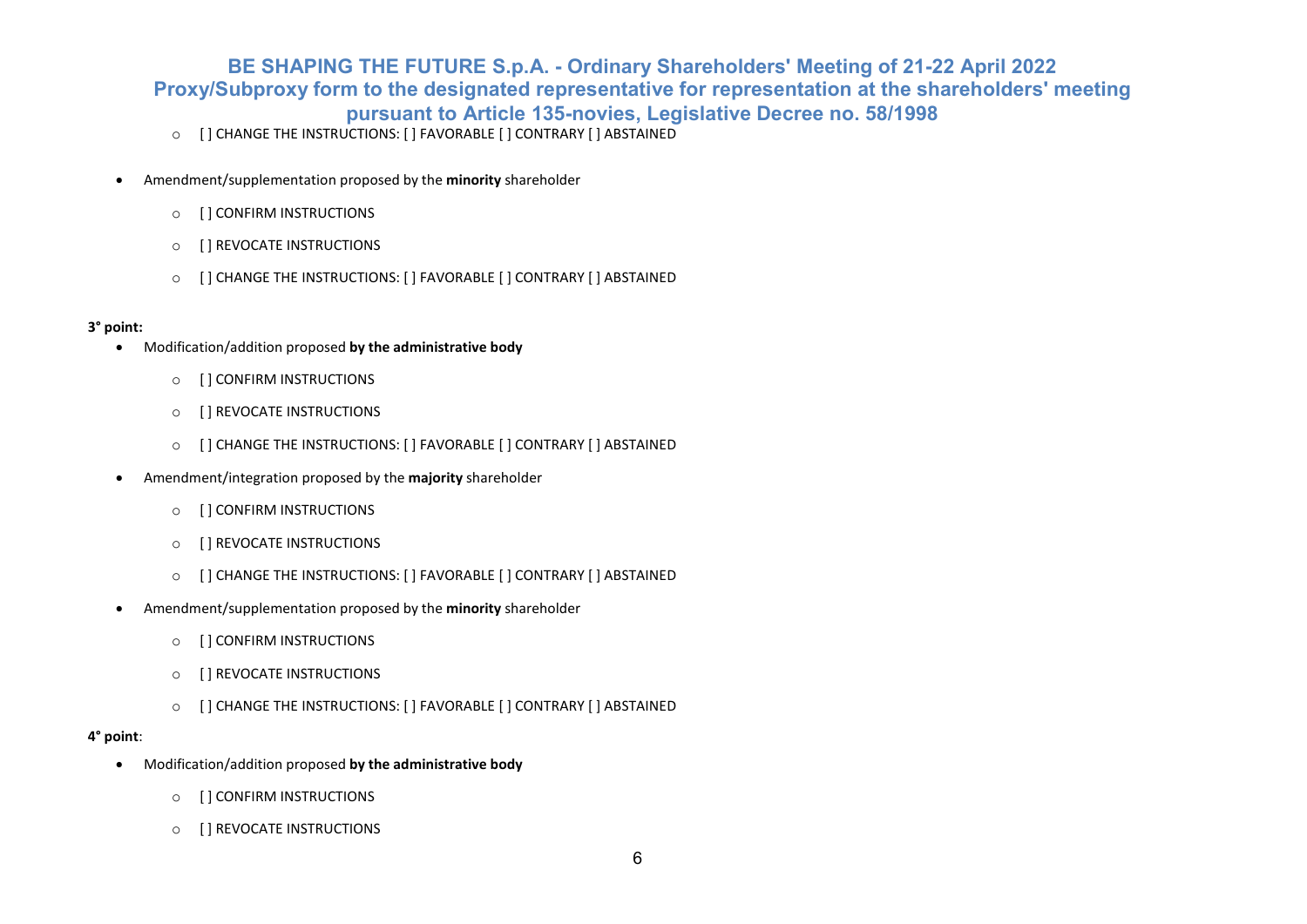- o [ ] CHANGE THE INSTRUCTIONS: [ ] FAVORABLE [ ] CONTRARY [ ] ABSTAINED
- Amendment/integration proposed by the **majority** shareholder
	- o [ ] CONFIRM INSTRUCTIONS
	- o [ ] REVOCATE INSTRUCTIONS
	- o [ ] CHANGE THE INSTRUCTIONS: [ ] FAVORABLE [ ] CONTRARY [ ] ABSTAINED
- Amendment/supplementation proposed by the **minority** shareholder
	- o [ ] CONFIRM INSTRUCTIONS
	- o [ ] REVOCATE INSTRUCTIONS
	- [ ] CHANGE THE INSTRUCTIONS: [ ] FAVORABLE [ ] CONTRARY [ ] ABSTAINED

### *Notes for filling and submission*

*The shareholders of BE SHAPING THE FUTURE S.P.A. (ISIN IT0001479523) (hereinafter the "Company"), being unable to attend directly the shareholders' meeting of 21-22 April, pursuant to the provisions of the emergency* requlations and as an exception to the provisions of the law and of the Company's Articles of Association, must be represented by the Designated Representative in order to attend and exercise their voting rights. Representation must be conferred in writing and the relevant documents must be retained by the Company. The proxy is not valid if the name of the representative is left blank.

Representation may only be conferred for individual shareholders' meetings, with effect also for subsequent calls, except in the case of a general power of attorney or a power of attorney conferred by a company, associatio foundation or other collective body or institution on one of its employees. If representation is conferred on a company, association, foundation or other collective body or institution, they may only delegate one of their *employees or collaborators. Representation may not be conferred either on members of the administrative or controlling bodies or on employees of the Company or on companies controlled by it or on members of the administrative or controlling bodies or employees of these.*

*Proxies must be received by 19 April 2022 alternatively:*

(i) in original, by registered mail addressed to the domicile of the delegate elected for this purpose in Milan, Via Privata Fratelli Gabba no. 3; or *(ii) in digital copy, by certified electronic mail to the address: [francesca.flego@milano.pecavvocati.it.](mailto:francesca.flego@milano.pecavvocati.it)*

*For any further information or clarification, shareholders are requested to contact the Company.*

*The e-mail address, telephone number and fax number to which requests can be made are as follows: e-mail[: be@legalmail.it](mailto:be@legalmail.it) Tel. 06.54248624 Fax 06.54248698*

1. Provide the shareholder's details as they appear on the copy of the notice to attend the shareholders' meeting issued by the intermediaries referred to in Article 2370 of the Italian Civil Code: name, surname or company *name, tax code or VAT number, complete address of domicile or registered office.*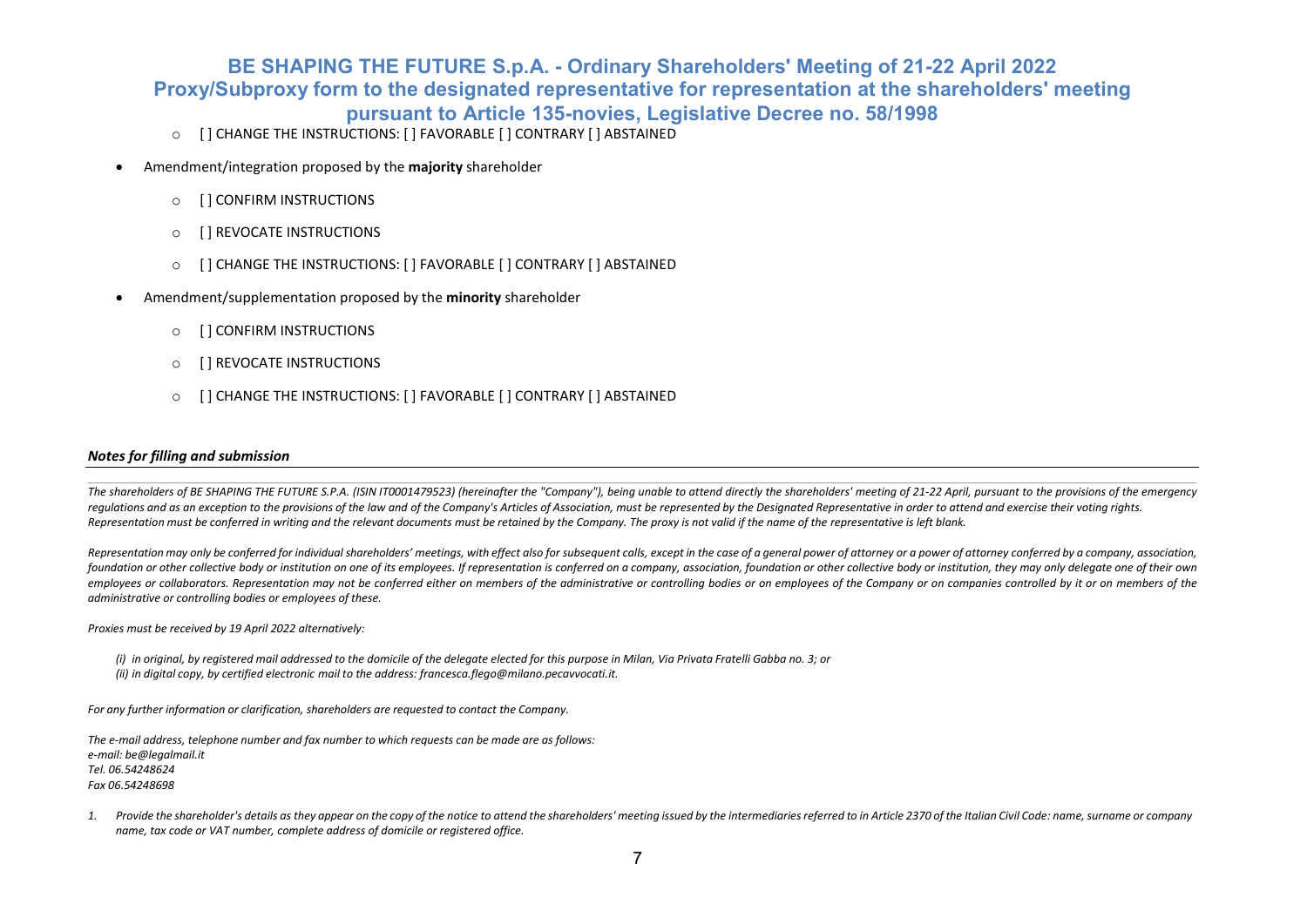- *2. Specify the capacity of the signatory of the proxy and attach, if necessary, documentation proving signatory powers.*
- 3. To be completed only if the holder of the shares is different from the signatory of the proxy, all details must be provided.
- 4. Specify the securities account number, the ABI and CAB codes of the depository intermediary, or in any case its name, which can be found in the extract from the securities file.
- 5. Possible reference of the communication made by the intermediary and its name, if different from the custodian of the securities account referred to in point 4.
- *6. Include the references of a valid identity document of the signatory of the proxy.*
- 7. The resolutions proposed on the meeting, summarized herein, result from the reports published on the company's websit[e www.be-tse.it, in](http://www.be-tse.it/) the section Investors> Governance System> Shareholders' Meetings. In the event of unknown circumstances or in the event of amendments or additions to the proposals presented to the meeting, Francesca Flego, as Desianated Representative, or her Substitutes, even though she is not in any of the conditions of the conflict of interests provided for in article 135-decies of Legislative Decree n. 58/1998, do not intend to request authorization to vote differently from the received instructions.
- 8. If there any significant circumstances, unknown at the time of submission of the proxy, which cannot be communicated to the delegating party, you can choose between; a) confirmation of the voting instructions *already expressed; b) revocation of the voting instructions already expressed, c) amendments of the voting instructions already expressed. If no choice is made, the voting instructions under A) will be considered as confirmed.*
- 9. In the event of amendments or additions to the proposed resolutions submitted to the shareholders' meeting, it is possible to choose between: a) confirmation of voting instructions already expressed; b) revocation of the voting instructions already expressed; c) the amendments (or conferment) of the voting instructions already expressed. If no choice is made, the voting instructions under A) will be considered as confirmed.

#### **Information pursuant to Art. 13 of European Regulation 679/2016 concerning the processing of personal data**

In light of the foregoing, the company Be Shaping the Future S.p.A., with registered office in Viale dell'Esperanto no. 71, Rome (hereinafter, the "Company"), hereby communicates the methods and purposes of the processing of your data, pursuant to Article 13 of Regulation (EU) 2016/679 of the European Parliament and of the Council of 27 April 2016 on the protection of individuals with regard to the processing of personal data and related implementing legislation (hereinafter, jointly, the "**Regulation**").

#### **1. Data controller.**

The Company is the controller of your personal data and may be contacted - for matters relating to the processing of personal data - at its registered office, located in Viale dell'Esperanto n. 71, Rome, or through the e-m address: [be@legalmail.it.](mailto:be@legalmail.it)

#### **2. Source and purpose of processing, legal basis and methods of processing.**

Personal data are and will be collected by the Company directly from you and for the purposes set out below:

- a) verifying that the meeting has been properly constituted and ascertaining the identity and legitimacy of those present;
- b) carrying out of further compulsory assembly and company formalities.

The legal basis for processing for the purposes referred to in points (a) and (b) above is the fulfilment of legal obligations. The collection and processing of the data shall be carried out by means of manual, computerise and telematic tools and with logic strictly related to the purposes and, in any case, in such a way as to guarantee the confidentiality and security of the data.

#### **3. Provision of data and consequences of refusal.**

The provision of data for the purposes set out in paragraph 2 above is mandatory. Failure to provide the requested data may result in non-participation in the meeting.

**4. Period and Place of Preservation.**

Personal data collected for the purposes of paragraph 2 above will be retained for a period of time not exceeding the period of limitation established by law, except for the exceptional need to retain the data in order to defend or enforce a right in court or on the instructions of public authorities.

The Company will store your personal data in servers located within the European Union. The Company will not transfer your personal data outside the European Union.

#### **5. Recipients of personal data.**

Your personal data will not be disseminated. In relation to the purposes of the processing indicated above, and within the limits strictly pertinent to the same, your personal data may be communicated to employees or collaborators of the Company specifically authorized to process them who will act as data processors. In addition, your personal data may be communicated to natural or legal persons who will be appointed by the Company as data processors.